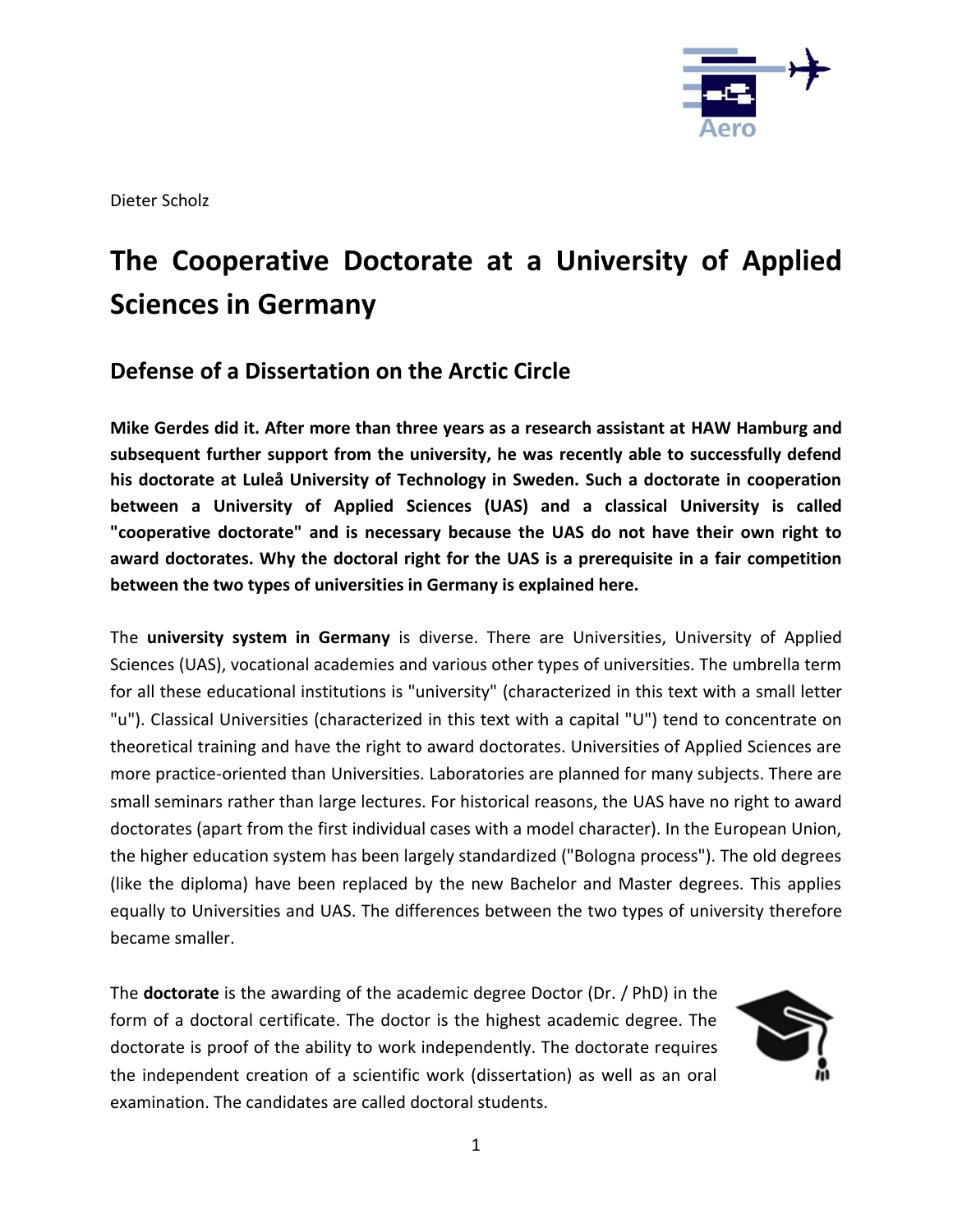At least four **relationship levels of a doctorate** can be distinguished: These include: a) enrollment b) supervision, c) employment, d) doctoral degree regulations. [1]

- a) **Enrollment**: During the doctorate there is always the possibility to enroll at a UAS. For them, such enrollment offers a formal opportunity to build a bond with the doctoral candidate.
- b) **Supervision**: A written supervision agreement should help to make the cooperation between the supervisor and the doctoral candidate transparent and efficient. The supervisory relationship is to be assigned to public law; however, in Germany, it does not establish a contractual relationship between the supervisor and the doctoral student. The UAS often operate a doctoral center that maintains contacts with partner universities, arranges doctoral students at partner universities, accompanies cooperative doctoral projects and provides the doctoral students with general knowledge of scientific work with a free educational program.
- c) **Employment**: Sometimes doctoral students are employed as academic staff at a university, whereby doctoral positions are mainly financed by third-party funds (of the research projects). The duration of the employment is limited in Germany in accordance with the Science Contract Act (Wissenschaftszeitvertragsgesetz). Doctoral students are then in the role of the employee. The doctoral supervisor then takes on the role of the disciplinary supervisor.
- d) The **doctoral degree regulations** of the university establish the frame in which the doctoral student works towards the PhD. The doctoral degree regulations are in Germany public regulations of an administrative act.

There is no uniform definition for a **cooperative doctorate** across Germany. As a cooperative doctorate, two variants are distinguished at UAS Hamburg [2]:

- 1.) A person is enrolled at the HAW Hamburg as a doctoral candidate (a) and is supervised by a professor at the HAW Hamburg with respect to the scientific topic during the doctorate (b). The doctorate is formally processed at the partner University (d). UAS professors may be assigned as examiner at the partner University. The doctoral student may work at UAS Hamburg as a research assistant on a temporary position. Neither of these two expanded options are a requirement for a cooperative doctorate.
- 2.) A permanent employee at UAS Hamburg is doing a doctorate during the time of his/her employment at UAS Hamburg (c) at a partner University where he/she is under the regulations for the doctoral degree (d). A UAS professor does not have to be involved.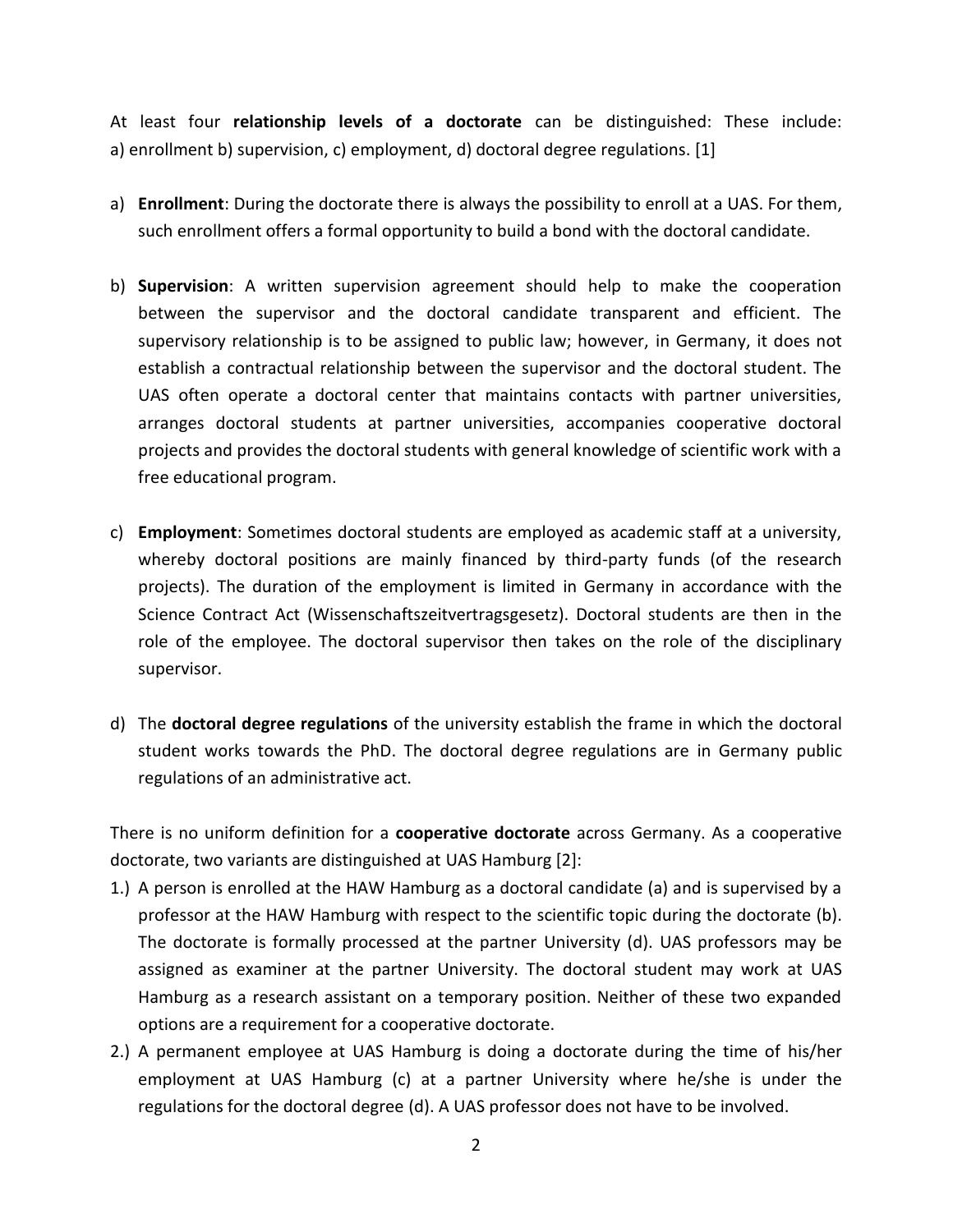**Strong and weak ties**: The enrollment (a) and the supervision at the UAS (b) are weak ties. In contrast, the doctoral candidate's employment (c) at the UAS (if it exists) and the doctoral degree regulations (d) with the University are strong ties. In a cooperative doctorate, the doctoral candidate may be in a conflict because two "masters" have to be served simultaneously. Naturally, at the beginning of the doctorate period, the employment (c) and the supervision at the UAS (b) are more important for doctoral students. At the end of the doctorate period, the University (d) becomes more important. This also means that guidance from professor at the University can have a strong influence on final writing of the dissertation – even though the results have been achieved over several years at the UAS.

**In practice**, doctorates can often only be carried out efficiently if the doctoral students can be offered a position as a research assistant (c). In order to finance such a position, third-party funds have to be raised for a research project. This is usually organized as a joint project with various industrial partners. If the UAS has to take care of a University partner in the context of the cooperative doctorate, the organization of the joint project can become difficult or even impossible because a win-win situation must be created for all partners (including the doctoral student).

## The **UAS strive for the right to award doctorates independently** because only then they

- 1.) can network research cooperations freely,
- 2.) can lead the research up to final results including the independent scientific writing of the dissertation,
- 3.) have the possibility of establishing a strong bond with the doctoral candidate based solely on a supervisory relationship without employment at the UAS.

In a situation without the right to award doctorates for UAS, the UAS have a disadvantage in the competition for research funding and for the best minds.

Together with the question about the right to award doctorates for HAWs, **two other topics** are discussed and incorrectly mixed with it:

- A) The **admission of UAS graduates** to a doctorate at the university.
- B) The **participation of professors from the UAS** as examiners in the doctoral procedures for cooperative doctorates.

Regarding A) In accordance with the decision of the German Cultural Minister's Conference of April 14, 2000 [3], master's degrees at Universities and Universities of Applied Sciences generally entitle to doctoral studies. In detail, however, it may be that additional requirements are imposed on UAS graduates [4]. It is very important to the UAS to promote their own young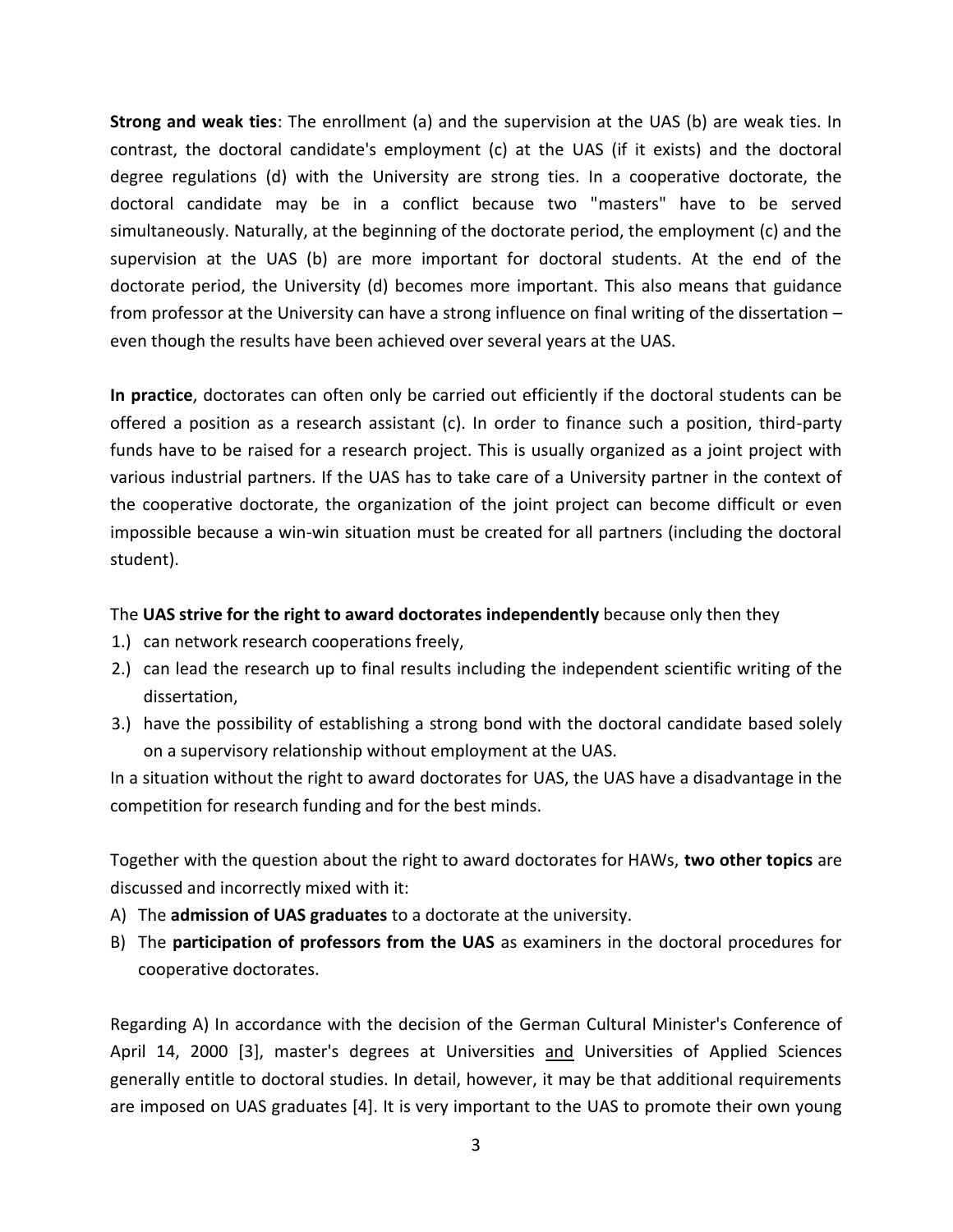people - even up to their doctorate. Nevertheless, a position for a research assistant ( $m / f$ ) is advertised publicly. If a university graduate is hired for the position, then there is no need to meet the time-consuming admission requirements for a doctorate compared to UAS graduates and the new employee from the University has more time for the research project and the doctorate. As a result, UAS graduates can be discriminated against when they are hired.

Regarding B) The German University Rectors' Conference gives only an indefinite, soft recommendation on the handling of cooperative doctorates, e.g. B. on the design of a doctoral committee, which should also include representatives from Universities of Applied Sciences. It is pointed out that the universities are resisting "the independent exercise of the right to award doctorates at Universities of Applied Sciences" [5]. It is a fact that UAS professors In Germany and abroad have been and will be appointed as doctoral examiners or opponents. If the UAS professors are included as examiners for cooperative doctorates in Germany [6], this is positive, but ultimately the lesser evil for the Universities, because they keep control in their doctoral procedure anyhow and prevent by a small concession the independent right to award doctorates at Universities of Applied Sciences. It is interesting that in Sweden the supervisor is never called as an examiner in doctoral procedures, because the proximity to the doctoral student denies the neutrality of the assessment. Ultimately, it is not critical whether a UAS professor acts as an examiner. The decisive factor is the sovereignty over the doctoral procedures and thus also the right to select and appoint professors as examiners.

**At the end of the 19th century, the then Institutes of Technology (Technische Hochschulen, TH) demanded the right to award doctorates.** The Universities bitterly resisted this [7]. In the end however, the THs were given the right to award doctorates. Despite all the warnings from the Universities, the science system has not perished because of the THs granting doctorates. On the contrary. Today we experience a repetition of history and learn from it: The right to award doctorates for UAS will come across the board. It's only a matter of time.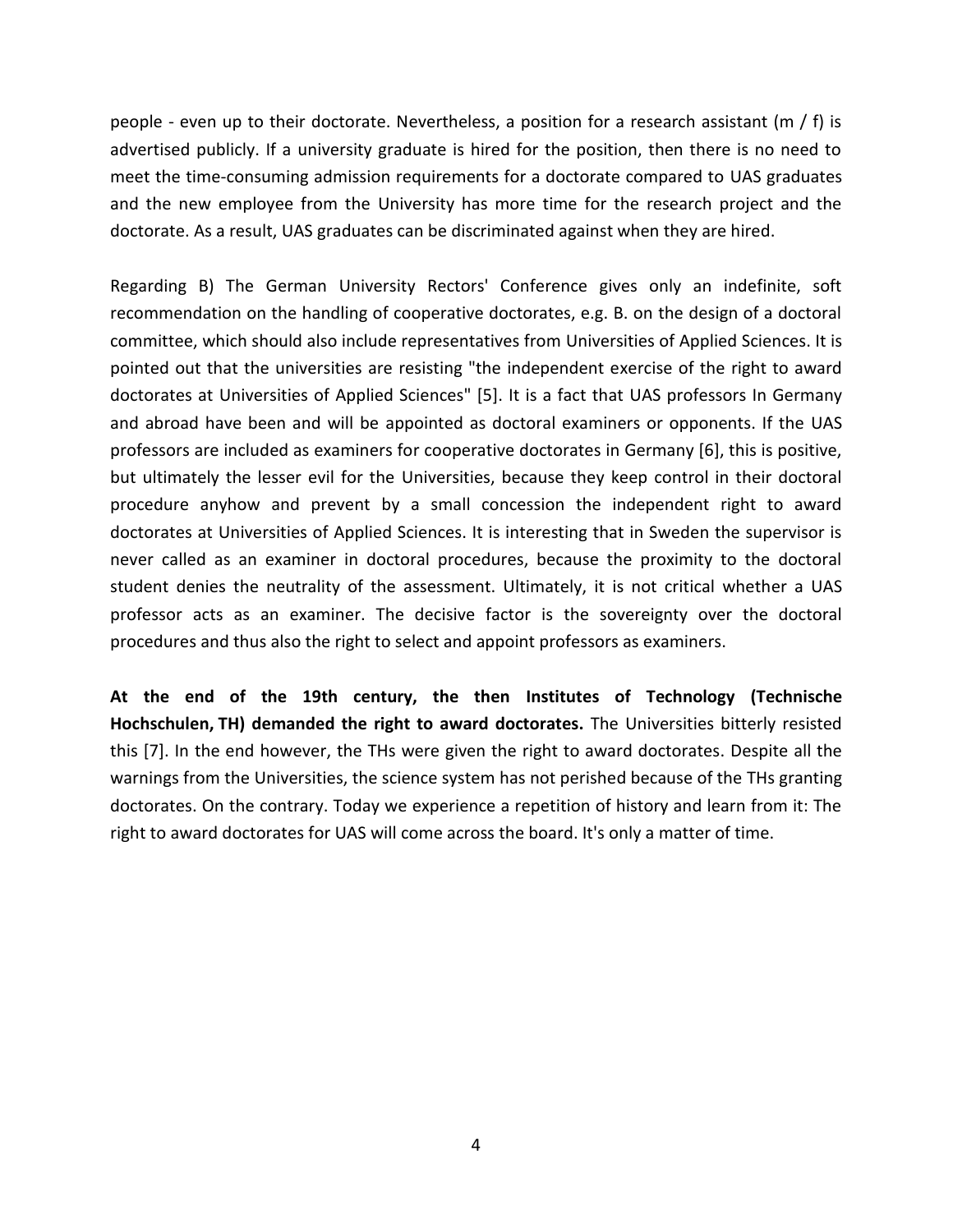

In 1899, Kaiser Wilhelm II granted the Prussian Institutes of Technology (TH) the right to confer the academic degrees of Doktor-Ingenieur and Diplom-Ingenieur. This was the final step towards acquiring equal status with the Universities. This also applied to Hannover Institute of Technology, which is now called Leibniz University Hannover. The picture (by Andree Stephan, CC BY) shows the idyllic Welfenschloss, the Guelph Palace, main building of the university since 1879. The university started in 1831 as The Higher Vocational School, which became later the Royal College of Technology. It took the university 68 years to be granted the right to confer PhDs. The UAS Hamburg is celebrating in 2020 its 50th birthday (but looks back in part at a history of over 120 years).

Against the general background, the question still arises: **How did Mike Gerdes' cooperative doctorate go?**

Dipl.-Ing. Mike Gerdes acquired his diploma at the Technical University Hamburg-Harburg (TUHH) and had first experiences from industry. He started in January 2008 as a **research assistant at UAS Hamburg** in the Aircraft Design and Systems Group (AERO) in the Department of Automotive and Aeronautical Engineering. The cooperative doctorate

was supervised by Prof. Dr.-Ing. Dieter Scholz, MSME. Mr. Gerdes worked in the research project "Preventive Aircraft Health Monitoring for Integrated Reconfiguration (PAHMIR)". The project was primarily concerned with fault and diagnostic systems for the aircraft cabin and for aircraft cabin systems. In addition to UAS Hamburg, partners in the project were Airbus Operations GmbH and Philotech GmbH. The UAS share in PAHMIR was financed by the Hamburg Aviation Research Program (LuFo HH) of the Hamburg Authority for Economy and Labor (BWA), today: Authority for Economy, Transport and Innovation (BWVI). The funding ended after 3.5 years in June 2011. UAS Hamburg continued to finance Mr. Gerdes for a certain period of time with a one-off contract. [8]

Linköping University, Sweden was selected as **the first partner university for the cooperative doctorate**. The choice fell on this university because of long-standing good contacts with Prof. Dr. Petter Krus and his research



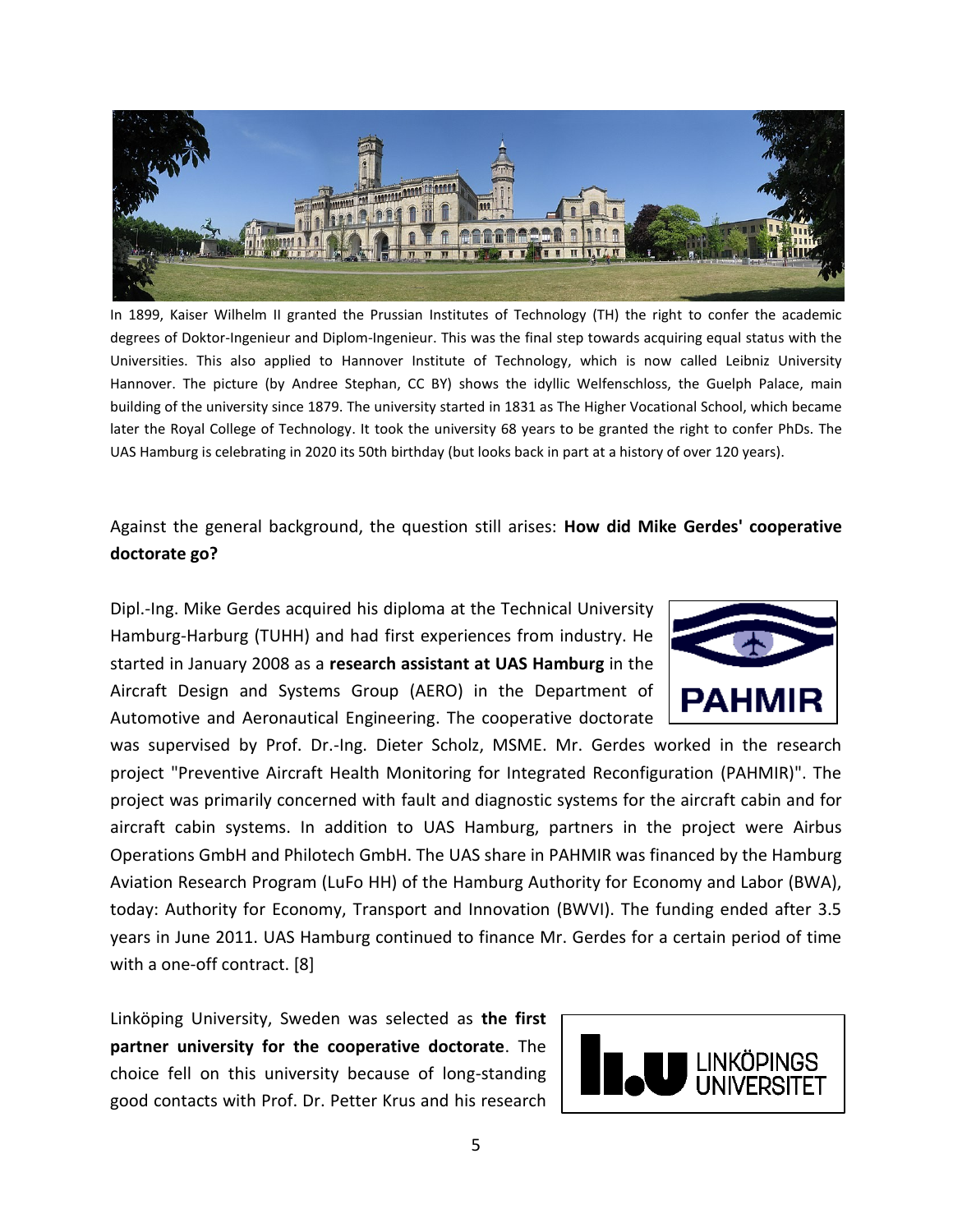group Fluid and Mechatronic Systems (FLUMES) in the Department of Management and Engineering (IEI). Mike Gerdes wrote his **Licentiate** Thesis [9], which he defended in Linköping on April 11th, 2014. The external opponent was Prof. Dr. Diego Galar, Luleå University of Technology, Sweden. Mr. Gerdes was now allowed to use the designation **Tekn. Lic**. The licentiate is established in countries such as Sweden and Finland. It marks about half the way to a doctorate.

It was agreed that Prof. Dr. Galar and as such Luleå University of Technology with the Division of Operation and Maintenance Engineering should taken over the role as the **second partner university for the cooperative doctorate**. A cumulative dissertation is common in Sweden. It is based on a number of related publications in scientific journals. Through the peer review process of the recognized journals, the work towards the dissertation receives a preliminary check. Furthermore, the new ideas receive an early and increased dissemination. This is in contrast to a dissertation that is written as a monograph. After starting the



cooperation with Luleå University of Technology, Mr. Gerdes published four articles in scientific journals and one at a conference. These five articles were based in part on two papers in scientific journals and five conference publications that had been written prior to the contact with Luleå University of Technology. Mr. Gerdes defended his **dissertation** on December 20, 2019 in Luleå. Three external examiners were appointed and one external opponent. With this Mr. Gerdes got the doctoral degree (**Dr.**).

Mike Gerdes' **dissertation** was made available after the defense on various platforms on the Internet without restrictions [10]. The thesis is entitled "Health Monitoring for Aircraft Systems using Decision Trees and Genetic Evolution". What is behind it is called "eMaintenance" in Luleå. The dissertation deals with what is now called "MRO 4.0", "digitization in aircraft maintenance" or "digital twin". Where other organizations in Germany are just starting out, the UAS Hamburg has already a dissertation online.

**Luleå** is located at the northern end of the Baltic Sea, about 110 km south of the Arctic Circle. Global warming is also noticeable in Luleå. For Hamburg standards, there are still "real" winters in Luleå. A tour around the city center in winter is best done on the frozen Baltic Sea during the few hours of light.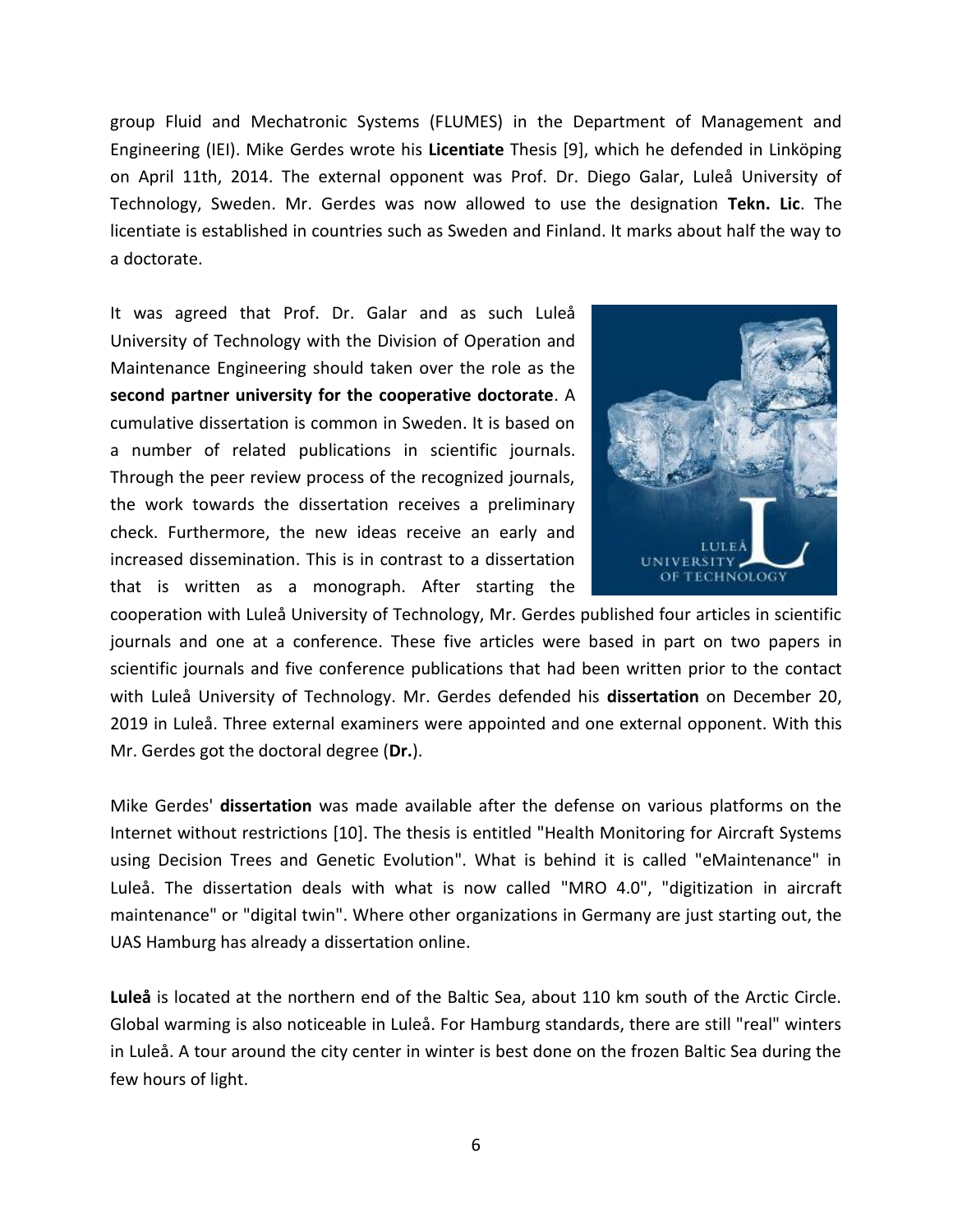

Participants at the public defense of the dissertation by Mike Gerdes, Luleå University of Technology, Sweden, 20.12.2019. Sitting from left: Prof. Kumar (Head of Division, LTU), Prof. Baglee (Examiner), Prof. Bilski (Opponent), Mike Gerdes, Prof. Scholz (Supervisor, HAW Hamburg), Prof. Valero Ferrando (Examiner), Prof. D'Emilia (Examiner). (Image: Per Pettersson)

**12 years to graduate** is a long time. Dr. Gerdes has held out where many others have given up in a similar situation. The Swedish university system is excellent and the support is first class. English is a matter of course. A cooperative doctorate abroad is honest cooperation without the political maneuvers that are often common in Germany and to which UAS are potentially exposed. Nevertheless, the basic problem of the cooperative doctorate also became clear in the cooperative doctorate with Luleå University of Technology: a service must be rendered in return. UAS often enter into contractual institutional cooperations with foreign partner Universities for the cooperative doctorates. In these cases, the service of the foreign University partner is usually paid in the form of tuition fees. If it is not money (as it was the case here with Luleå University of Technology), then the win-win situation must be presented differently. This was achieved here in the form of additional scientific papers with joint authorship that went beyond the requirements of a dissertation. This caused the doctoral student to spend much additional time.

If the UAS want to get the right to award doctorates, they must first show their capability to guide doctorates. The cooperative doctorate - preferably abroad - is an opportunity to show this, what is otherwise not possible. It becomes clear; **the cooperative doctorate is no more than a temporary opportunity to overcome a contradiction.** The UAS have taken up this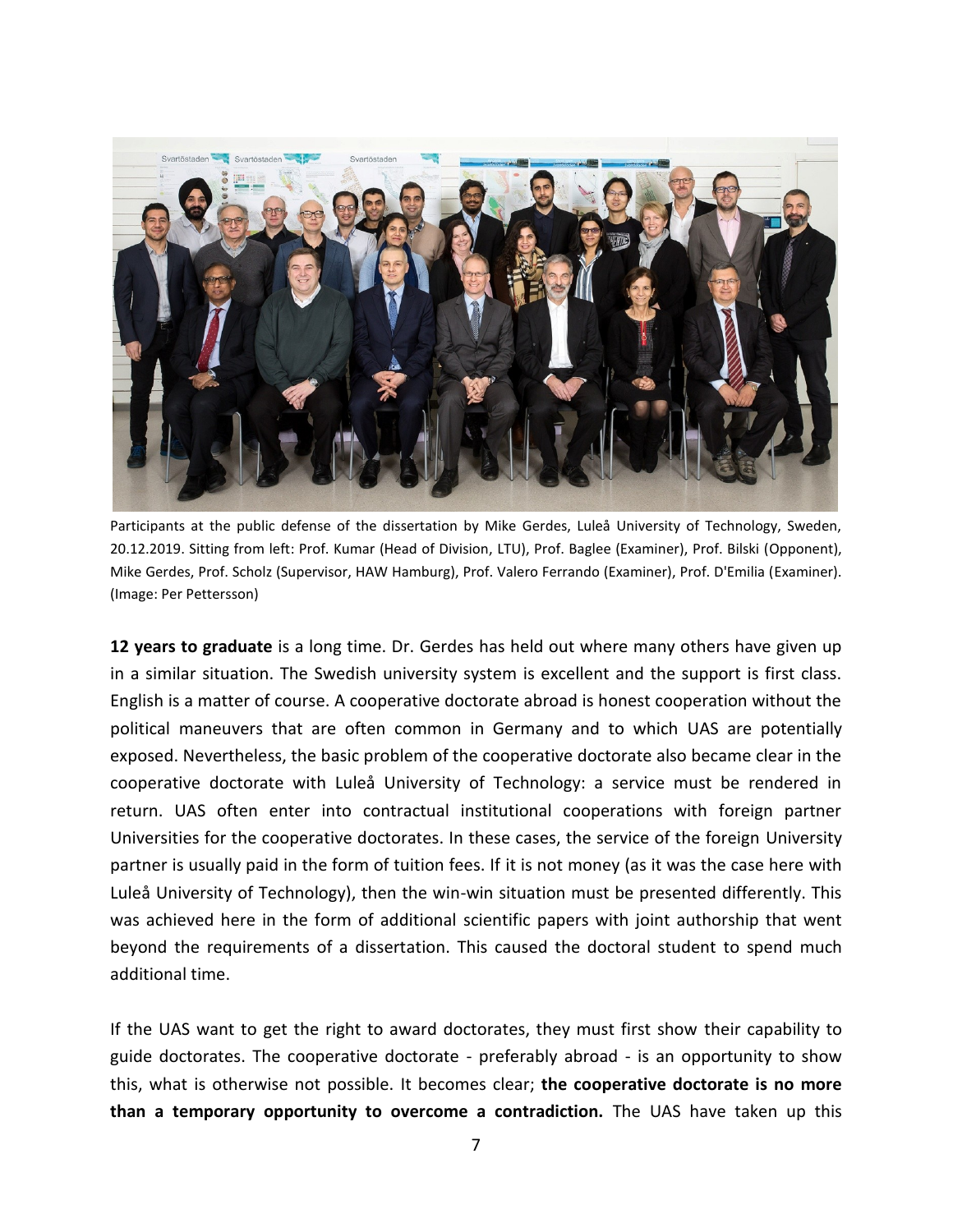possibility and have already provided the proof with many doctorates. Dr. Gerdes is just one example. The time is right: **The cooperative doctorate should now be replaced by the right of UAS to award doctorates!** 

[1] Preißler, Ulrike, 2018: Was versteht man unter der "Betreuung" einer Promotion?. – <https://perma.cc/34D6-AT5A>

[2] Department Fahrzeugtechnik und Flugzeugbau, HAW Hamburg, 2020: Dissertationen – Das Ergebnis kooperativer Promotionen. – <https://perma.cc/Y3NL-S5TJ>

[3] Kultusministerkonferenz, 2000-04-14: Zugang zur Promotion für Master-/Magister- und Bachelor-/Bakkalaureusabsolventen. – <https://perma.cc/BBV9-ZPLZ>

[4] TUHH, 2016-04-27: Promotionsordnung der Technischen Universität Hamburg-Harburg. – <https://perma.cc/63GV-M5F2>

[5] Hochschulrektorenkonferenz, 2015-05-12: Handhabung der Kooperativen Promotion. – <https://perma.cc/97J7-QJ5K>

[6] TUHH, 2017-12-21: Kooperative Promotion: TUHH und HAW Hamburg vereinbaren Zusammenarbeit. – <https://perma.cc/P6R8-L9JL>

[7] Burchard, Amory, 2019-08-08: Streit ums Promotionsrecht für Fachhochschulen - Unsere Forschungsstärke ist vielfach bewiesen. In: Tagesspiegel Online, Berlin. – <https://perma.cc/H5YA-ZPAS>

[8] Scholz, Dieter, 2020: PAHMIR - Preventive Aircraft Health Monitoring for Integrated Reconfiguration. – [http://PAHMIR.ProfScholz.de](http://pahmir.profscholz.de/)

[9] Gerdes, Mike, 2014: Predictive Health Monitoring for Aircraft Systems using Decision Trees. Licentiate Thesis. Linköping University and HAW Hamburg. – [https://nbn](https://nbn-resolving.org/urn:nbn:se:liu:diva-105843)[resolving.org/urn:nbn:se:liu:diva-105843](https://nbn-resolving.org/urn:nbn:se:liu:diva-105843)

[10] Gerdes, Mike, 2019: Health Monitoring for Aircraft Systems using Decision Trees and Genetic Evolution. Doctoral Thesis. Luleå University of Technology and HAW Hamburg. – <https://nbn-resolving.org/urn:nbn:de:gbv:18302-aero2019-12-20.012>